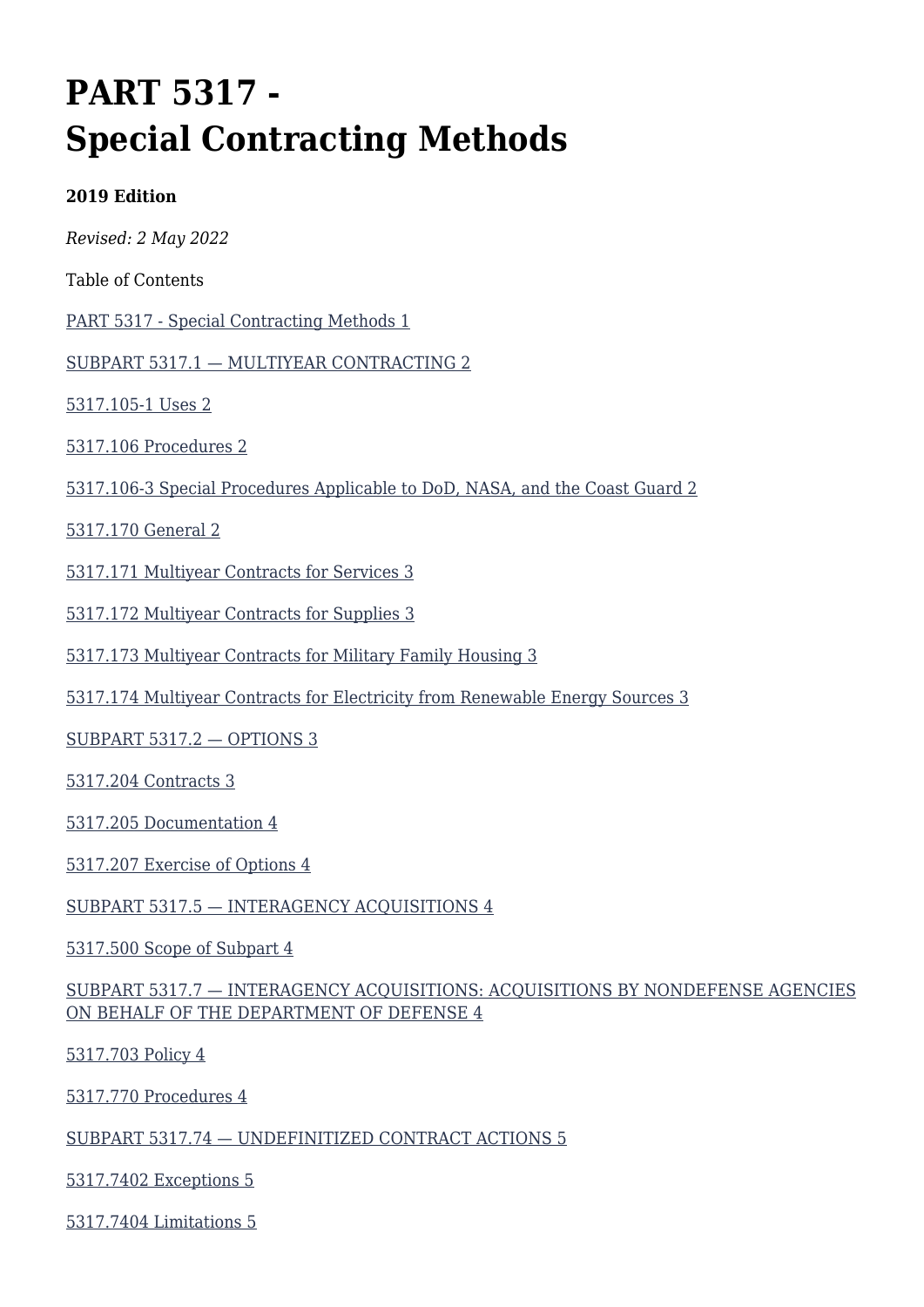[5317.7404-1 Authorization 5](#page--1-0)

[5317.7404-3 Definitization Schedule 5](#page--1-0)

[5317.7404-5 Exceptions 5](#page--1-0)

[5317.7405 Plans and Reports 5](#page--1-0)

[5317.7406 Contract Clauses 6](#page--1-0)

[SUBPART 5317.75 — ACQUISITION OF REPLENISHMENT PARTS 6](#page--1-0)

[5317.7502 General 6](#page--1-0)

[5317.7504 Acquisition of Parts When Data is Not Available 6](#page--1-0)

[5317.7505 Limitations on Price Increases 6](#page--1-0)

# **SUBPART 5317.1 — MULTIYEAR CONTRACTING**

### **5317.105-1 Uses**

(b) See [MP5301.601-90.](https://origin-www.acquisition.gov/%5Brp:link:affars-mp-file:///%5C%5Cperiwinkle_vnx%5Csaf_aqc_org%5CAQCP%5C5640%20-%20AFFARS%5CArchive%20--%20AFACs%5C!_Previous%20AFACs%5C2022%5C2022%20(01)%5C2.%20%20Changes%20Accepted%5Cmp_5301.601-90%5D) Before entering into any multiyear contract, the contracting officer must review current statute and other Congressional language for potential restrictions. For ACAT I programs, submit requests through the PEO for approval. For non-PEO designated programs, submit requests through the SCO to [SAF/AQC](mailto:SAF.AQ.SAF-AQC.Workflow@us.af.mil) for approval.

### **5317.106 Procedures**

See the [Multiyear Contracting Guide](https://usaf.dps.mil/sites/AFCC/KnowledgeCenter/Documents/Other_Pubs/Other_Guides/multi_year_contracting_guide.docx) for general guidance on how to use multi-year contracting to acquire supplies and services.

### **5317.106-3 Special Procedures Applicable to DoD, NASA, and the Coast Guard**

(f) *Annual and multiyear proposals. See* [MP5301.601\(a\)\(i\)](https://origin-www.acquisition.gov/%5Brp:link:affars-mp-AFFARS-MP_PART-mp_5301.601(a)(i)%5D#p53171063f)*.*

*(g) Level unit prices. See* [MP5301.601\(a\)\(i\)](https://origin-www.acquisition.gov/%5Brp:link:affars-mp-AFFARS-MP_PART-mp_5301.601(a)(i)%5D#p53171063g)*.*

### **5317.170 General**

(a) See [MP5301.601-90.](https://origin-www.acquisition.gov/%5Brp:link:affars-mp-AFFARS-MP_PART-mp_5301.601-90%5D) For non-PEO designated programs, submit requests through the SCO to [SAF/AQC](mailto:SAF.AQ.SAF-AQC.Workflow@us.af.mil) for approval.

(b) See [MP5301.601-90](https://origin-www.acquisition.gov/%5Brp:link:affars-mp-file:///%5C%5Cperiwinkle_vnx%5Csaf_aqc_org%5CAQCP%5C5640%20-%20AFFARS%5CArchive%20--%20AFACs%5C!_Previous%20AFACs%5C2022%5C2022%20(01)%5C2.%20%20Changes%20Accepted%5Cmp_5301.601-90%5D). For non-PEO designated programs, submit requests through the SCO to [SAF/AQC](mailto:SAF.AQ.SAF-AQC.Workflow@us.af.mil) for approval.

(d)(4) The contracting officer must provide the congressional notification described in [DFARS](https://www.acquisition.gov/dfars/part-217-special-contracting-methods#DFARS-217.170)  $217.170(d)(1)$ , using the 1279 format in [MP5305.303](https://origin-www.acquisition.gov/%5Brp:link:affars-mp-AFFARS-MP_PART-mp_5305.303%5D), to [SAF/AQC](mailto:SAF.AQ.SAF-AQC.Workflow@us.af.mil) 40 days before the planned contract award date, with an information copy to [SAF/FMBL](mailto:SAF.FMBL.Budget-Appropriations.Liaison@us.af.mil), [SAF/LLP,](mailto:SAF.LLP.Workflow@us.af.mil) and the SCO. SAF/AQC will notify the DoD offices listed in [DFARS 217.170\(d\)\(4\)](https://www.acquisition.gov/dfars/part-217-special-contracting-methods#DFARS-217.170). This congressional notification does not fulfill the requirement to announce contract awards in accordance with [FAR 5.3](https://www.acquisition.gov/far/part-5#FAR_Subpart_5_3), as supplemented.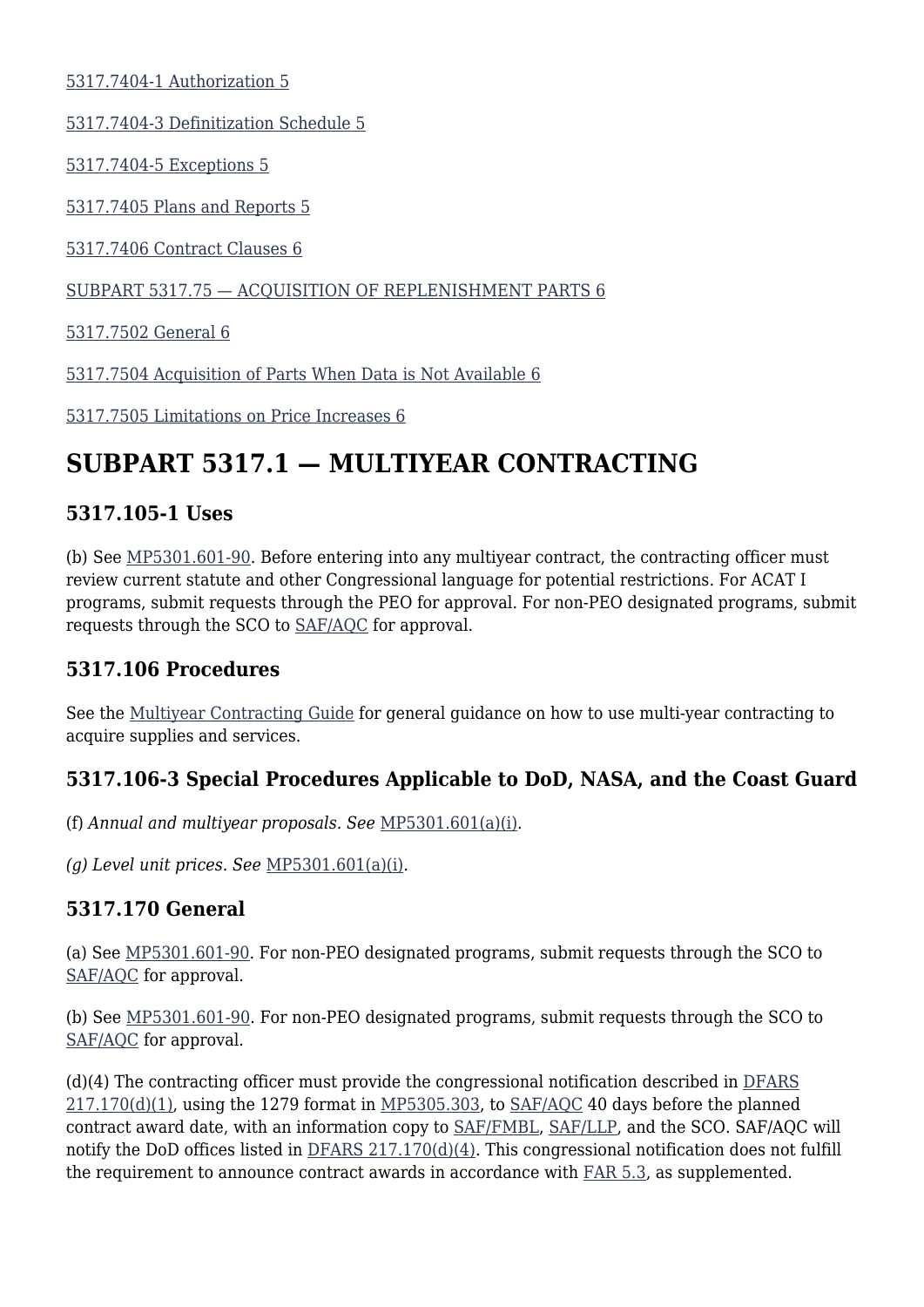### **5317.171 Multiyear Contracts for Services**

(c) See [MP5301.601-90](https://origin-www.acquisition.gov/%5Brp:link:affars-mp-file:///%5C%5Cperiwinkle_vnx%5Csaf_aqc_org%5CAQCP%5C5640%20-%20AFFARS%5CArchive%20--%20AFACs%5C!_Previous%20AFACs%5C2022%5C2022%20(01)%5C2.%20%20Changes%20Accepted%5Cmp_5301.601-90%5D). For ACAT I programs, submit determinations through the PEO for approval. For non-PEO designated programs, submit determinations through the SCO to [SAF/AQC](mailto:SAF.AQ.SAF-AQC.Workflow@us.af.mil) for approval.

### **5317.172 Multiyear Contracts for Supplies**

(f)(2) See [MP5301.601\(a\)\(i\)](https://origin-www.acquisition.gov/%5Brp:link:affars-mp-AFFARS-MP_PART-mp_5301.601(a)(i)%5D#p5317172e2).

(g) The contracting officer must provide the information supporting all requirements described in [DFARS 217.172\(g\)\(2\)](https://www.acquisition.gov/dfars/part-217-special-contracting-methods#DFARS-217.172) through *the SCO* to [SAF/AQC](mailto:SAF.AQ.SAF-AQC.Workflow@us.af.mil) for approval processing.

(h) See [MP5301.601-90](https://origin-www.acquisition.gov/%5Brp:link:affars-mp-file:///%5C%5Cperiwinkle_vnx%5Csaf_aqc_org%5CAQCP%5C5640%20-%20AFFARS%5CArchive%20--%20AFACs%5C!_Previous%20AFACs%5C2022%5C2022%20(01)%5C2.%20%20Changes%20Accepted%5Cmp_5301.601-90%5D).

### **5317.173 Multiyear Contracts for Military Family Housing**

See [MP5301.601-90](https://origin-www.acquisition.gov/%5Brp:link:affars-mp-file:///%5C%5Cperiwinkle_vnx%5Csaf_aqc_org%5CAQCP%5C5640%20-%20AFFARS%5CArchive%20--%20AFACs%5C!_Previous%20AFACs%5C2022%5C2022%20(01)%5C2.%20%20Changes%20Accepted%5Cmp_5301.601-90%5D).

### **5317.174 Multiyear Contracts for Electricity from Renewable Energy Sources**

(b) See [MP5301.601\(a\)\(i\)](https://origin-www.acquisition.gov/%5Brp:link:affars-mp-%5C%5C%5C%5Cperiwinkle_vnx%5C%5Csaf_aqc_org%5C%5CAQCP%5C%5C5640%20-%20AFFARS%5C%5CAFAC%20Working%20Folders%5C%5CAFAC%202022%20(01)%5C%5CB.%20%20AO%20Working%20Folders%5C%5CStevens%20AFAC%202022%20-%20wkg%5C%5Cmp_5301.601(a)(i)%5D)*.*

# **SUBPART 5317.2 — OPTIONS**

### **5317.204 Contracts**

(e) Unless otherwise restricted by statute or [DFARS 217.204\(e\)\(i\)-\(iii\),](https://www.acquisition.gov/dfars/part-217-special-contracting-methods#DFARS-217.204) the written Acquisition Plan (AP), Acquisition Strategy Panel (ASP), or Life Cycle Sustainment Plan (LCSP) approval authority has the authority to approve contract periods in excess of the limitations specified in [FAR 17.204\(e\).](https://www.acquisition.gov/far/part-17#FAR_17_204) If an AP/ASP/LCSP is not required, the contracting officer has the authority to approve such extended contract periods. This approval is not required if the total contract period, including options and modifications, exceeds the limitations specified in [FAR 17.204\(e\)](https://www.acquisition.gov/far/part-17#FAR_17_204) solely due to the inclusion of [FAR](https://www.acquisition.gov/far/part-52#FAR_52_217_8) [Clause 52.217-8,](https://www.acquisition.gov/far/part-52#FAR_52_217_8) "Option to Extend Services", at an amount specified in or reasonably determinable from the terms of the contract.

(e)(i)(B) Unless otherwise restricted by statute, the written AP, ASP, or LCSP approval authority has the authority to approve extensions of the ordering period of a task order or delivery order contract (including a contract for information technology) awarded pursuant to 10 U.S.C. 2304a for one or more successive periods as provided in [DFARS 217.204\(e\)\(i\)\(B\)](https://www.acquisition.gov/dfars/part-217-special-contracting-methods#DFARS-217.204). If an AP/ASP/LCSP is not required, the contracting officer has the authority to approve such extensions.

(e)(i)(C) See [MP5301.601-90.](https://origin-www.acquisition.gov/%5Brp:link:affars-mp-file:///%5C%5Cperiwinkle_vnx%5Csaf_aqc_org%5CAQCP%5C5640%20-%20AFFARS%5CArchive%20--%20AFACs%5C!_Previous%20AFACs%5C2022%5C2022%20(01)%5C2.%20%20Changes%20Accepted%5Cmp_5301.601-90%5D) For PEO designated programs, submit determinations through the PEO for approval. For non-PEO designated programs, submit determinations through the SCO to [SAF/AQC](mailto:SAF.AQ.SAF-AQC.Workflow@us.af.mil) for approval.

(e)(iii) See [MP5301.601-90.](https://origin-www.acquisition.gov/%5Brp:link:affars-mp-file:///%5C%5Cperiwinkle_vnx%5Csaf_aqc_org%5CAQCP%5C5640%20-%20AFFARS%5CArchive%20--%20AFACs%5C!_Previous%20AFACs%5C2022%5C2022%20(01)%5C2.%20%20Changes%20Accepted%5Cmp_5301.601-90%5D) For PEO designated programs, submit requests through the PEO for approval. For non-PEO designated programs, submit requests through the SCO to [SAF/AQC](mailto:SAF.AQ.SAF-AQC.Workflow@us.af.mil) for approval.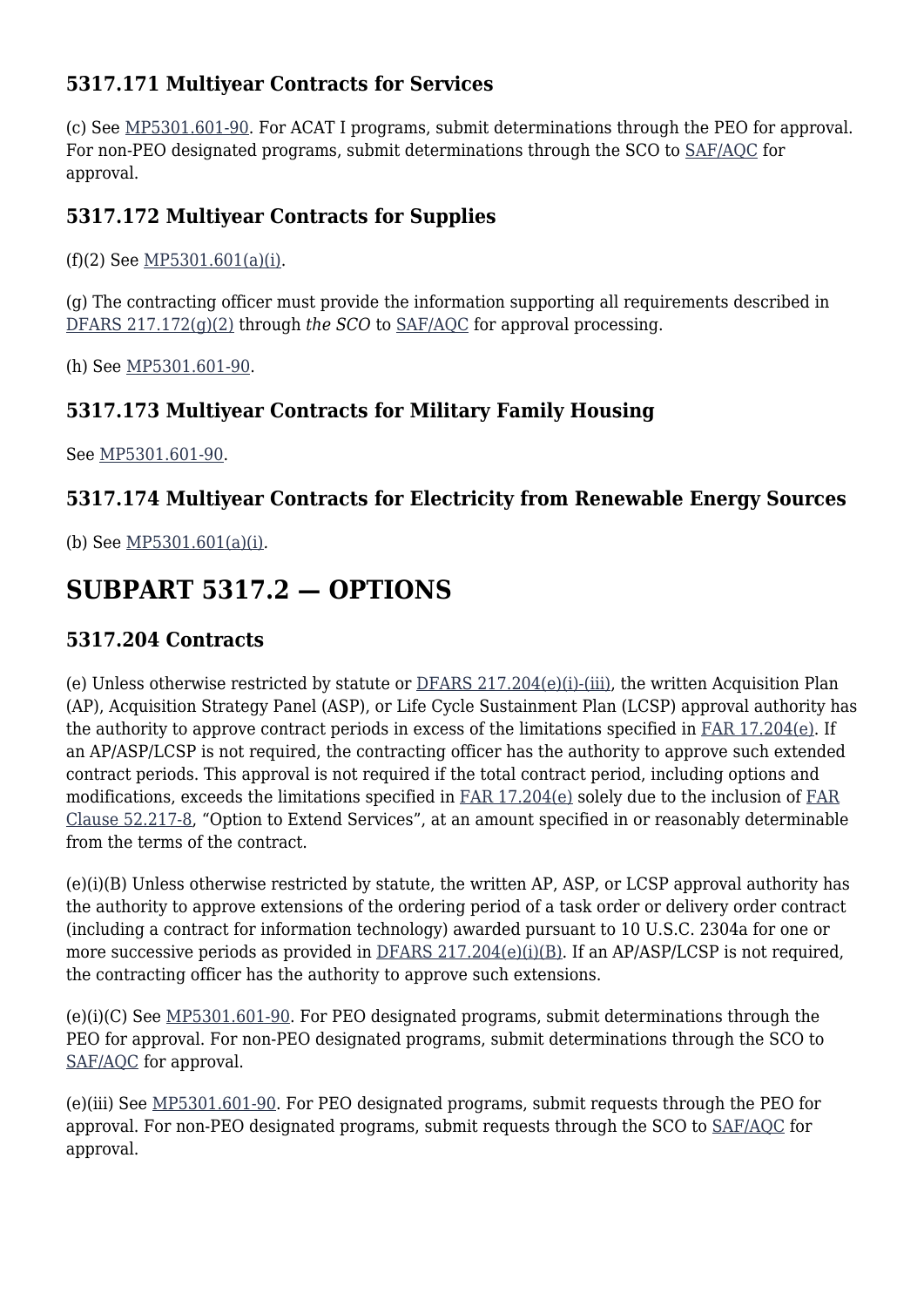### **5317.205 Documentation**

See the tailorable [Justification for the Inclusion of Option\(s\)](https://usaf.dps.mil/sites/AFCC/KnowledgeCenter/contracting_templates/Forms/Grouped_by_FAR_Part.aspx) template.

### **5317.207 Exercise of Options**

(c) See the tailorable [Determination and Findings -- Exercising an Option](https://usaf.dps.mil/sites/AFCC/KnowledgeCenter/contracting_templates/exercising_an_option.pdf) template.

### **SUBPART 5317.5 — INTERAGENCY ACQUISITIONS**

### **5317.500 Scope of Subpart**

See [AFI 65-118](http://static.e-publishing.af.mil/production/1/saf_fm/publication/afi65-118/afi65-118.pdf) for processing interagency acquisitions, to include acquisitions authorized under The Economy Act.

# **SUBPART 5317.7 — INTERAGENCY ACQUISITIONS: ACQUISITIONS BY NONDEFENSE AGENCIES ON BEHALF OF THE DEPARTMENT OF DEFENSE**

### **5317.703 Policy**

(e) See [MP5301.601\(a\)\(i\)](https://origin-www.acquisition.gov/%5Brp:link:affars-mp-AFFARS-MP_PART-mp_5301.601(a)(i)%5D).

### **5317.770 Procedures**

See [AFI 65-118](http://static.e-publishing.af.mil/production/1/saf_fm/publication/afi65-118/afi65-118.pdf) for procedures on reviewing and approving orders placed for supplies and services under non-DoD contracts, either through direct or assisted acquisition.

### **SUBPART 5317.74 — UNDEFINITIZED CONTRACT ACTIONS**

### **5317.7402 Exceptions**

(a)(4) Follow [DFARS 217.74](https://www.acquisition.gov/dfars/part-217-special-contracting-methods#DFARS-SUBPART_217.74) when contracting for long-lead items procured with other than advance procurement funds. When procurement funds must be added to an undefinitized long-lead procurement contract issued with advance procurement funds prior to definitization, follow the procedures at [DFARS 217.74](https://www.acquisition.gov/dfars/part-217-special-contracting-methods#DFARS-SUBPART_217.74)*.*

(b) When complying with the requirements described in [DFARS 217.7402\(b\),](https://www.acquisition.gov/dfars/part-217-special-contracting-methods#DFARS-217.7402) SCOs must provide a courtesy copy to [SAF/AQC](mailto:SAF.AQ.SAF-AQC.Workflow@us.af.mil). Maintain proof of submission in the contract file.

### **5317.7404 Limitations**

 $(a)(1)(ii)$  See 5317.7404-1 below for approval authority to enter into a UCA for a foreign military sale.

(b)(2) See [MP5301.601\(a\)\(i\).](https://origin-www.acquisition.gov/%5Brp:link:affars-mp-AFFARS-MP_PART-mp_5301.601(a)(i)%5D#p531774041)

### **5317.7404-1 Authorization**

See [MP5301.601\(a\)\(i\).](https://origin-www.acquisition.gov/%5Brp:link:affars-mp-AFFARS-MP_PART-mp_5301.601(a)(i)%5D#p531774041) See the tailorable [Request for Authority to Issue a UCA](https://usaf.dps.mil/sites/AFCC/KnowledgeCenter/contracting_templates/request_for_authority_to_issue_UCA.pdf) template.